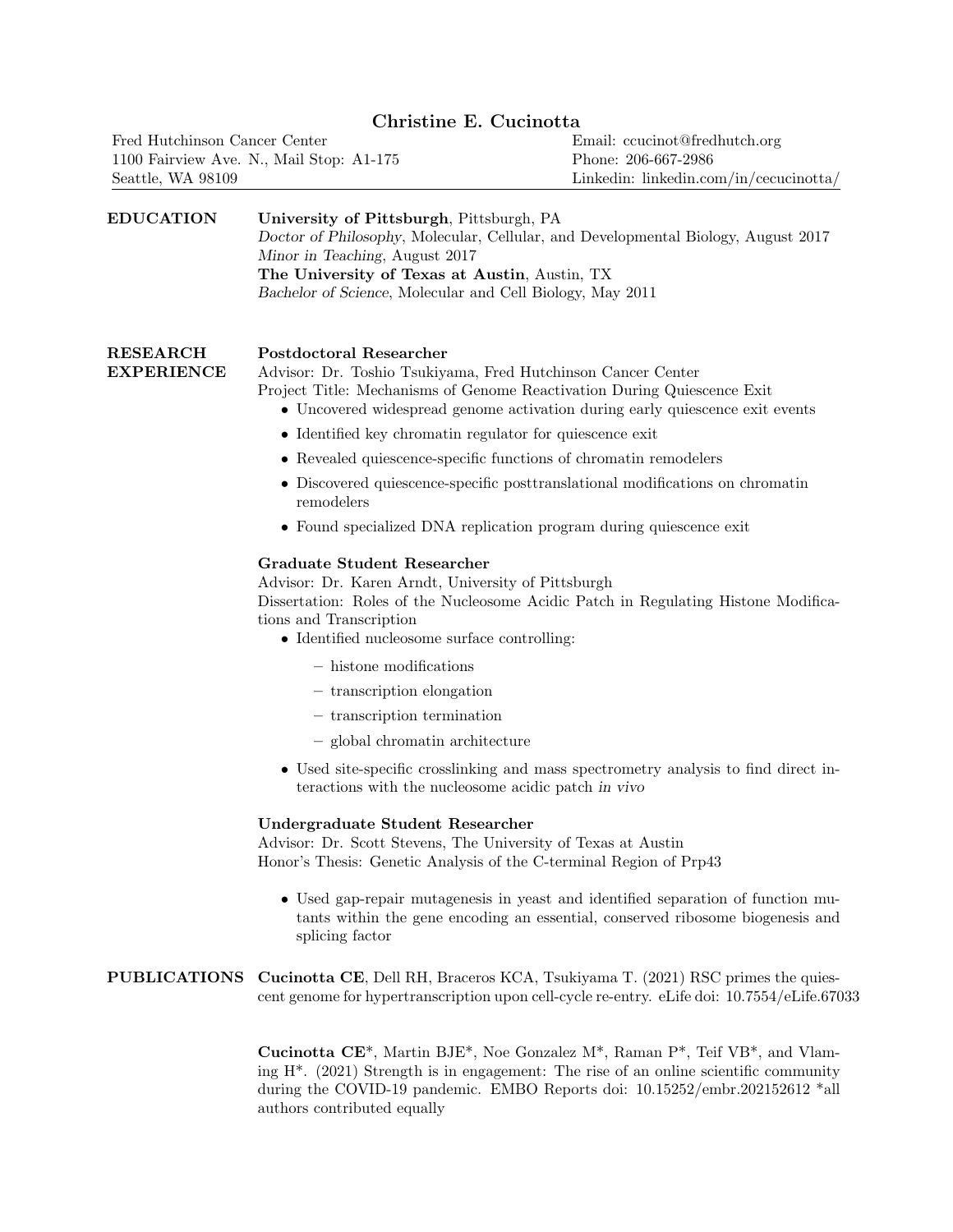Poramba-Liyanage DW\*, Korthout T\*, Cucinotta CE, van Kruijsbergen I, van Welsem T, El Atmioui D, Ovaa H, Tsukiyama T, van Leeuwen F (2020) Inhibition of transcription leads to rewiring of locus-specific chromatin proteomes. Genome Research 30, no. 4 (April 2020): 635–46 doi: 10.1101/gr.256255.119 \*equal contribution

Cucinotta CE, Hildreth AE, McShane BM, Shirra MS, Arndt KM (2019) The nucleosome acidic patch directly interacts with subunits of the Paf1 and FACT complexes and controls chromatin architecture. Nucleic Acids Research 47 (16): 8410–8423, doi:10.1093/nar/gkz549

Van Oss SB, Cucinotta CE, and Arndt KM. (2017) Emerging insights into the roles of the Paf1 complex in gene regulation. Trends Biochem Sci. 2017 Oct;42(10):788-798. doi:10.1016/j.tibs.2017.08.003

Cucinotta CE and Arndt KM (2016) SnapShot: Transcription Elongation. Cell 166 (4): 1058- 1058.e1. doi:10.1016/j.cell.2016.07.039.

Van Oss SB, Shirra MK, Bataille AR, Wier AD, Yen K, Vinayachandran V, Byeon I, Cucinotta CE, Heroux A, Jeon J, Kim J, VanDemark AP, Pugh BF, and Arndt KM (2016) The Histone Modification Domain of Paf1 Complex Subunit Rtf1 Directly Stimulates H2B Ubiquitylation Through an Interaction with Rad6. Mol Cell. 2016;64(4):815-25. doi:10.1016/j.molcel.2016.10.008

Cucinotta CE, Young AN, Klucevsek KM, and Arndt KM (2015) The Nucleosome Acidic Patch Regulates the H2B K123 Monoubiquitylation Cascade and Transcription Elongation in Saccharomyces cerevisiae. PLoS Genet 11(8): e1005420. doi:10.1371/journal.pgen.1005420

| <b>FUNDING</b>                     | NRSA Ruth L. Kirschstein Postdoctoral<br>Fellowship F32GM131554                                     | 2019-2021  |
|------------------------------------|-----------------------------------------------------------------------------------------------------|------------|
|                                    | CMCTG Training Grant T32CA009657,<br>Fred Hutchinson Cancer Center                                  | 2018-2019  |
|                                    | Andrew Mellon Predoctoral Fellowship,<br>University of Pittsburgh                                   | 2015-2016  |
|                                    | HHMI Undergraduate Summer Research<br>Fellowship, University of Texas                               | 2009, 2010 |
| <b>HONORS AND</b><br><b>AWARDS</b> | SciEd Mentoring and Outreach Award,<br>Fred Hutchinson Cancer Center                                | 2021       |
|                                    | Mary P. Edmonds Memorial Award for<br>Outstanding Research Publication,<br>University of Pittsburgh | 2016       |
|                                    | Travel Grant<br>Graduate Student Organization,<br>University of Pittsburgh                          | 2015       |
|                                    | Best Oral Presentation Honorable Mention<br>ICYGMB meeting, Levico Terme, Italy                     | 2015       |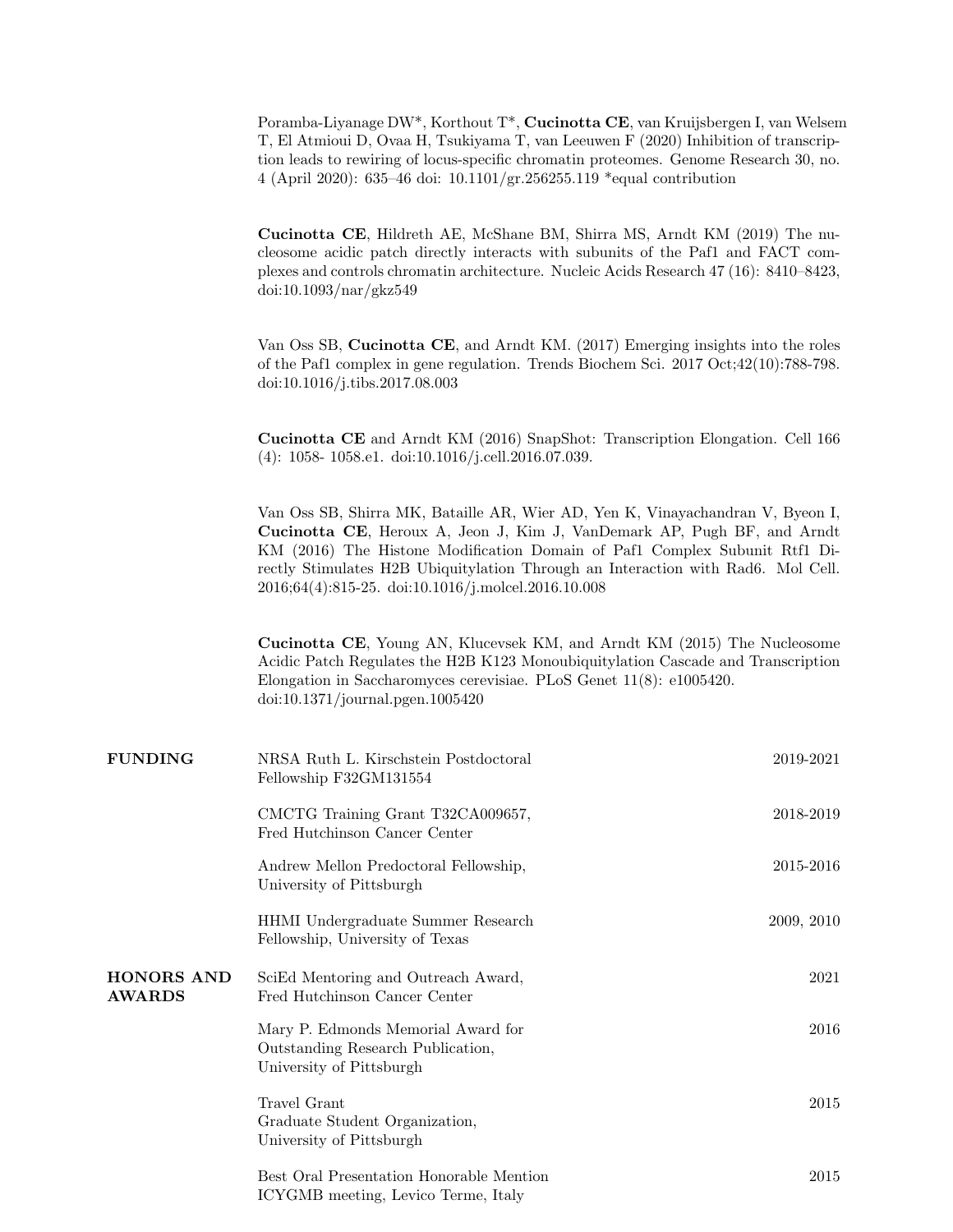|                                   | Arts and Sciences Grad Expo Outstanding<br>Presenter, University of Pittsburgh                                                                                                                                                                                                                                                                                                                                                                                                                                                                                                                                                                                                                                                                                                                                               | 2013, 2014 |
|-----------------------------------|------------------------------------------------------------------------------------------------------------------------------------------------------------------------------------------------------------------------------------------------------------------------------------------------------------------------------------------------------------------------------------------------------------------------------------------------------------------------------------------------------------------------------------------------------------------------------------------------------------------------------------------------------------------------------------------------------------------------------------------------------------------------------------------------------------------------------|------------|
|                                   | Graduated with Departmental Honors in<br>Biological Sciences, University of Texas                                                                                                                                                                                                                                                                                                                                                                                                                                                                                                                                                                                                                                                                                                                                            | 2011       |
| <b>TALKS</b>                      | • Fragile Nucleosome Online Seminar, online $(2021)$<br>• Asilomar Chromatin Chromosomes and Epigenetics, online (2020)<br>• The Allied Genetics Conference, online (2020)<br>• Big Climb Seattle LLS Fundraiser, Seattle, WA (2018)<br>• Pittsburgh Area Yeast Meeting, Pittsburgh, PA (2016)<br>• International Conference on Yeast Genetics and Molecular Biology, Italy (2015)<br>• Pittsburgh Area Chromatin Club Mini-symposium, Pittsburgh, PA (2014)<br>• Genetics Society of America Yeast Meeting, Seattle, WA (2014)<br>• Pittsburgh Area Yeast Meeting, Pittsburgh, PA (2014)                                                                                                                                                                                                                                    |            |
| <b>SELECTED</b><br><b>POSTERS</b> | CSH Mechanisms of Eukaryotic Transcription, Online (2021)<br>• EMBL Transcription and Chromatin, Online (2020)<br>• Penn State Chromatin Symposium, State College, PA (2019)<br>• ASBMB Transcription, Snowbird, UT (2018)<br>• EMBO The Nucleosome: from Atoms to Genes, Heidelberg, Germany (2017)<br>• ASBMB Transcription, Snowbird, UT (2016)<br>• EMBL Transcription and Chromatin, Heidelberg, Germany (2016)<br>• Penn State Chromatin Symposium, State College, PA (2015)                                                                                                                                                                                                                                                                                                                                           |            |
| <b>MENTORING</b>                  | • High school student (Fall $2020$ – Present): JM<br>Fred Hutchinson Cancer Center<br>• Technician in the lab (Summer $2019$ – Present): RD<br>Fred Hutchinson Cancer Center<br>• High school student (Fall $2020$ – Spring 2021): FZ (now a biology undergrad),<br>Fred Hutchinson Cancer Center<br>• Undergraduate researchers (Summer 2020): $EU^*$ and KM, NSURP<br>won an honorable mention for final project*<br>• High school student (Summer 2020): NN, Athena Women in STEM<br>• Undergraduate researchers (2015-2017): CG (graduated medical school) and LR<br>(currently a researcher in biotech), University of Pittsburgh<br>• Undergraduate researcher $(2013)$ : CS (now a genetic counselor), University of<br>Pittsburgh<br>• Undergraduate Peer Mentor (January 2009 - December 2009), University of Texas |            |